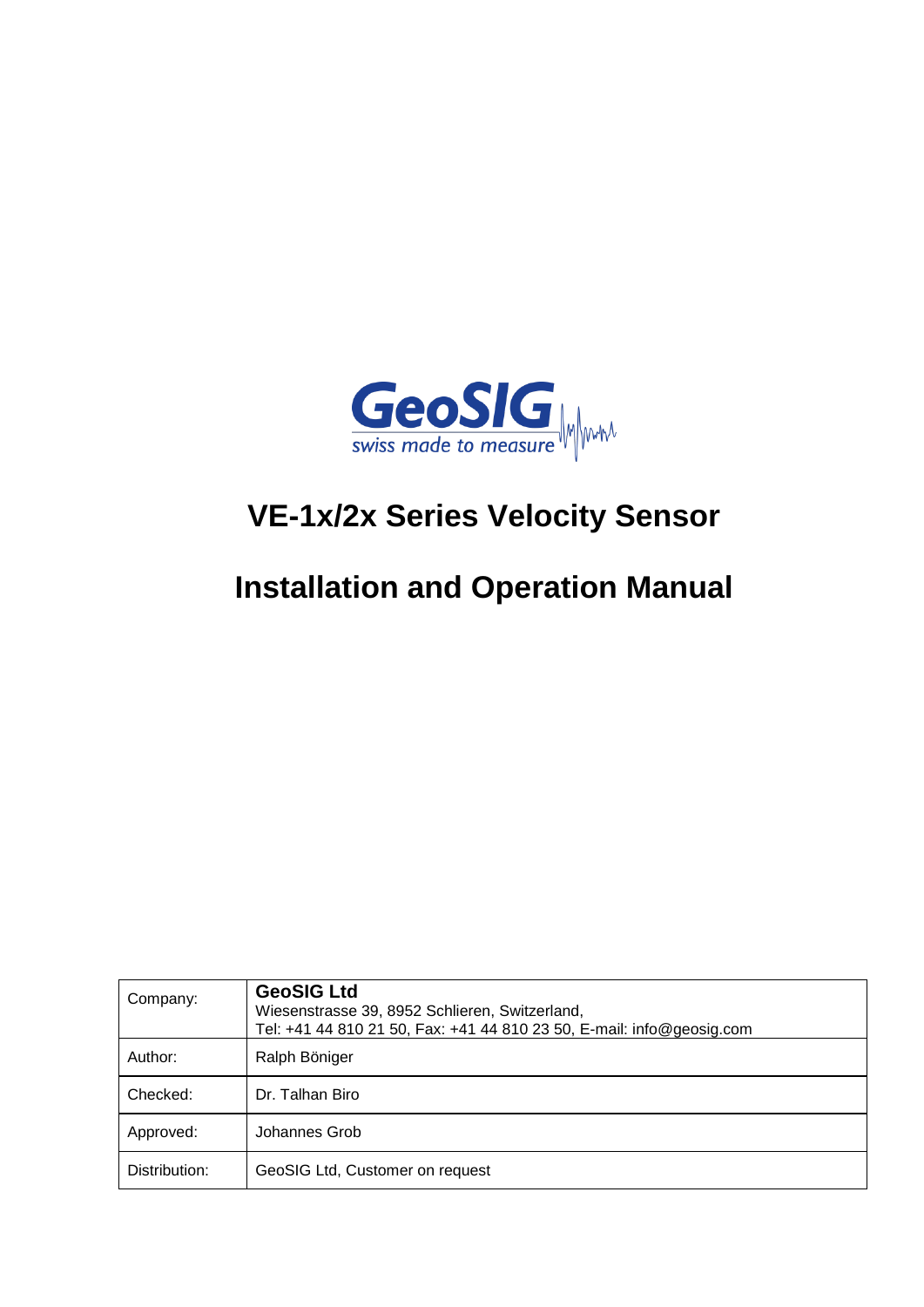

# Document Revision

| <b>Version</b> | Date       | <b>Action</b>                                                       | <b>Prepared</b> | <b>Checked</b> | <b>Released</b> |
|----------------|------------|---------------------------------------------------------------------|-----------------|----------------|-----------------|
|                | 21.09.1995 | First issue                                                         |                 |                |                 |
| 2              | 21.01.1997 | One document for all the GSV types                                  |                 |                |                 |
| 3              | 29.10.2001 | Update technical issues                                             |                 |                |                 |
| 4              | 13.05.2003 | Change model number to GSV types                                    |                 |                |                 |
| 5              | 24.09.2003 | Update technical issues                                             |                 |                |                 |
| 6              | 17.02.2005 | Updated naming for 1x and 2x only, TB                               |                 |                |                 |
| 7              | 12.06.2014 | New Logo and updated address                                        |                 |                |                 |
| 8              | 05.05.2015 | Correction of description                                           |                 |                |                 |
| 9              | 14.09.2020 | Update technical specification                                      |                 |                |                 |
| 10             | 24.02.2022 | Update housing dimensions<br><b>KEC</b><br><b>KEC</b><br><b>ALB</b> |                 |                |                 |

#### **Disclaimer**

GeoSIG Ltd reserves the right to change the information contained in this document without notice. While the information contained herein is assumed to be accurate, GeoSIG Ltd assumes no responsibility for any errors or omissions.

#### **Copyright Notice**

No part of this document may be reproduced without the prior written consent of GeoSIG Ltd. The software described in this document is furnished under license and may only be used or copied in accordance with the terms of such a license.

#### **Trademark**

All brand and product names mentioned are trademarks or registered trademarks of their respective holders.

All rights reserved GeoSIG Ltd **Switzerland**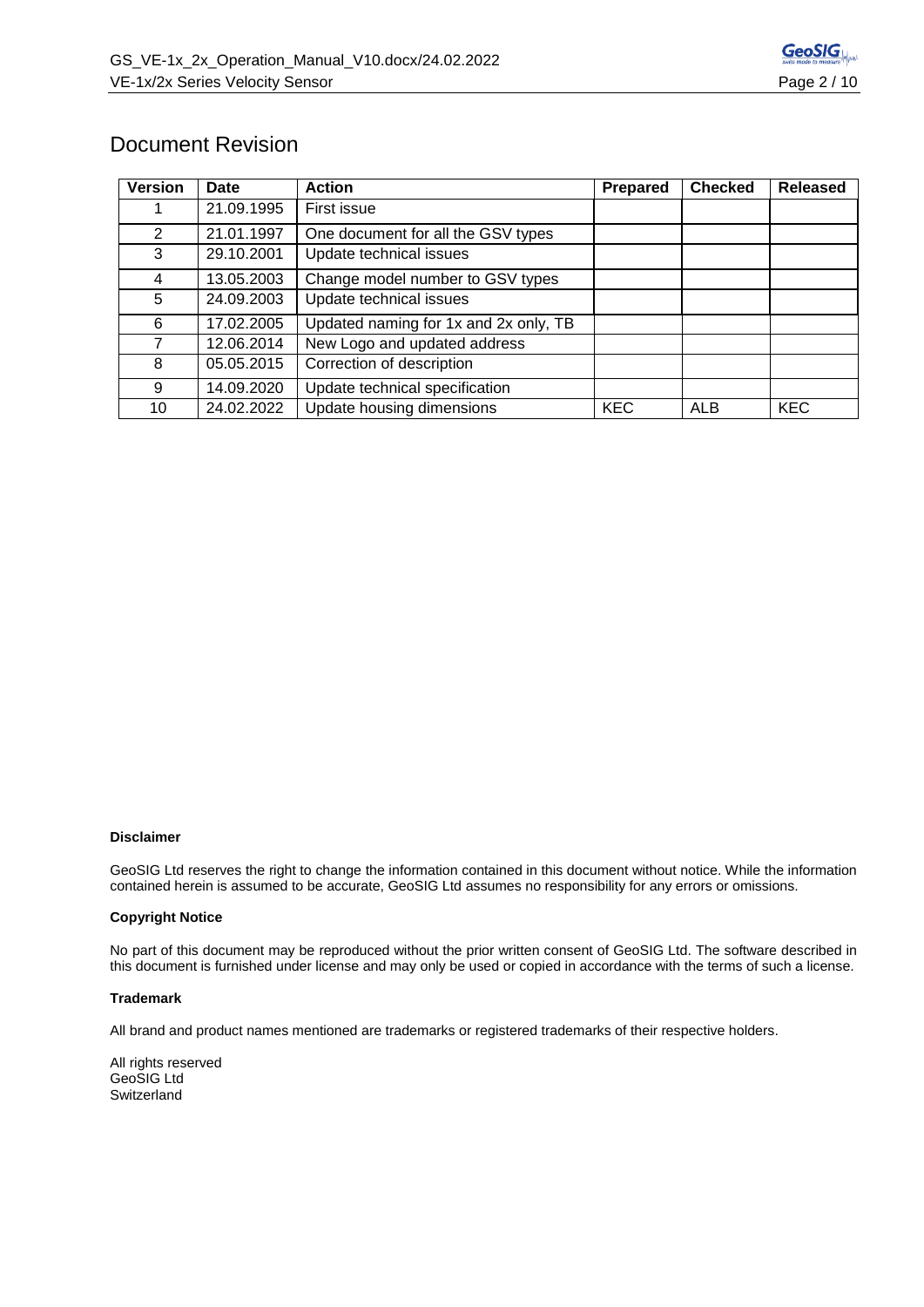

# **Table of Contents**

|                           | 1.     |       |  |
|---------------------------|--------|-------|--|
| 2.                        |        |       |  |
|                           | 2.1.   |       |  |
|                           |        | 2.1.1 |  |
|                           |        |       |  |
|                           | 2.2.1  |       |  |
|                           | 2.2.2. |       |  |
|                           | 2.2.3. |       |  |
|                           | 3.     |       |  |
|                           | 3.1.   |       |  |
|                           | 3.2.   |       |  |
|                           | 3.3.   |       |  |
|                           | 3.4.   |       |  |
| $\overline{\mathbf{4}}$ . |        |       |  |
| 5.                        |        |       |  |
| 6.                        |        |       |  |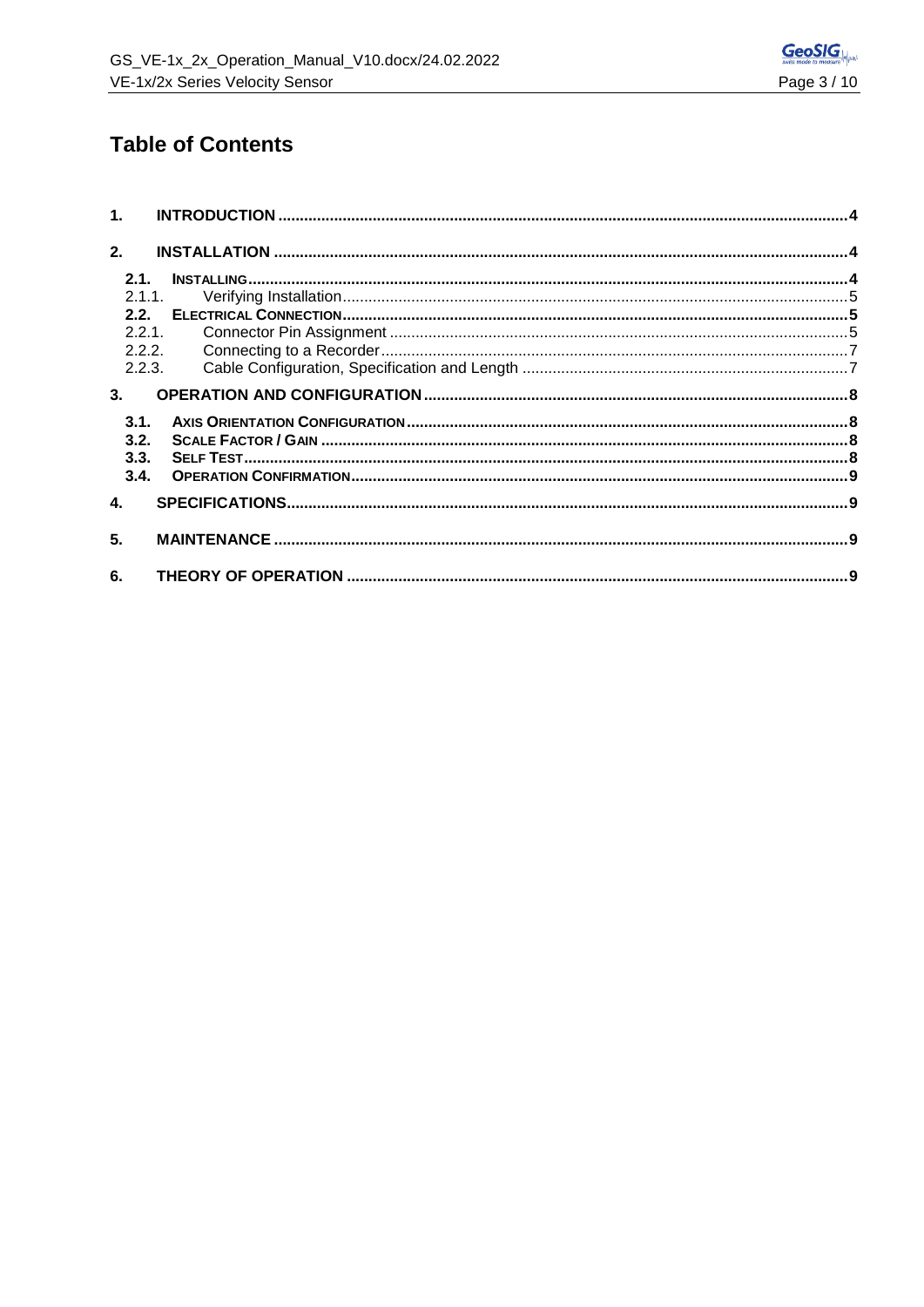# **1. Introduction**

The GeoSIG VE-1x/2x series velocity sensors consist of the following sensor types:

Frequency response 1 Hz to 315 Hz:

- VE-11 uniaxial
- VE-12 biaxial
- VE-13 triaxial

Frequency response 4.5 Hz to 315 Hz:

- VE-21 uniaxial
- VE-22 biaxial
- VE-23 triaxial

All sensor types are implemented in the same waterproof, 195 x 112 x 95 mm cast aluminium housing. The modules inside the VE velocity sensors are 1 to 3 high quality geophones, geophone signal amplifier, gain ranger, geophone integrator (VE-1x only) and current loop interface for 0 to 20 mA output. Since the modules can easily be added regarding specific user requirements, the VE velocity sensors offer maximum versatility in obtaining the desired performance.

Small size and single bolt fixation allows for both saving space and installation time. Levelling is accomplished via three-point levelling screws. Alternatively, the flanges that support levelling can be used for mounting if desired.

## **2. Installation**

The VE velocity sensors are fairly simple devices to use, but some care must be taken in installation to be assured of proper performance. Because there are many considerations, we recommend that before starting installation, you review each section of this manual to ensure the best possible chance of a simple installation that works right the first time. Prior to and after installation we recommend that you verify functionality of the VE velocity sensor and the cable assembly with testing the output signal and test pulse response of the sensor. This may save time and trouble as well as give confidence that connections are done correctly.

The location of the sensor, preferably as close as possible to the associated recorder, should be as level and smooth as possible and the foundation should be of concrete, rock or similar material which is perfectly bonded to the ground or structure to be measured or monitored. Special installations such as installing vertically on a reinforced concrete wall (i.e. vertical foundation) are also possible, provided that the sensor is compatible with the required orientation, the location is appropriately selected and the sensor is properly mounted.

# **2.1. Installing**

The VE velocity sensor must be firmly mounted to the foundation and levelled using the single centre pivot bolt and the three-point levelling screws as shown in [Figure 1.](#page-4-0) The "T" slot on the bottom of the sensor housing is made to accept an M8 x 35 mm stainless steel bolt head. This centre pivot bolt is first fastened to the foundation leaving approximately 18 – 20 mm of height above the installation surface. The sensor, at its "T" slot, is then slipped onto the bolt head and oriented in the proper direction. The three-point levelling screws are then adjusted and tightened to both level the sensor and securely fasten it to the surface.

*In order to prevent any damage to the sensor housing or the fixation screw and/or anchor, do not tighten the levelling screws using excessive force.*

Use a bubble level and place it on the top of sensor surface, level first along one axis, then the other as final levelling adjustments are made.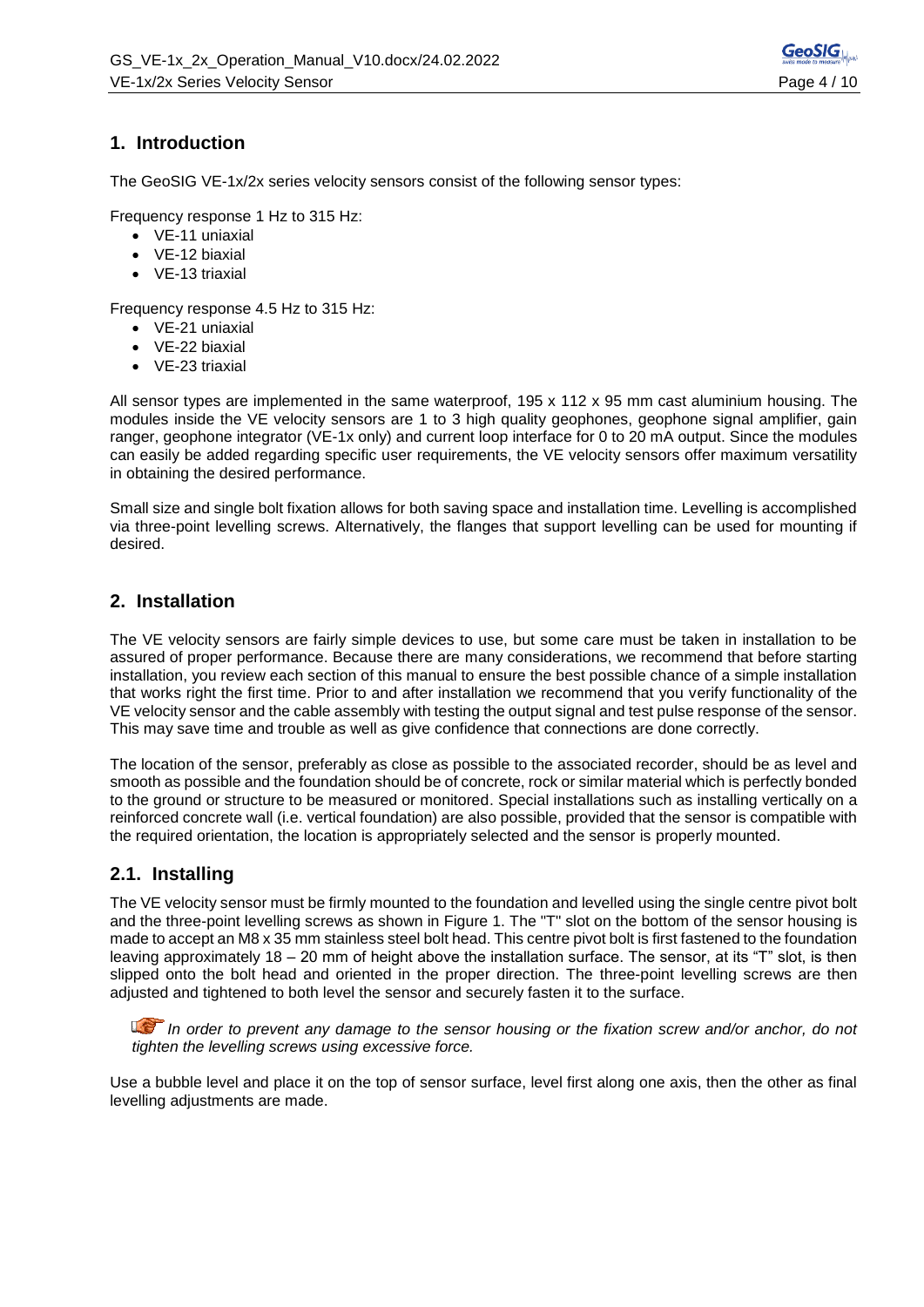

Figure 1. Mounting the VE Velocity Sensor

#### <span id="page-4-0"></span>**2.1.1. Verifying Installation**

Check to be sure that the sensor is aligned to produce the desired output signals as follows:

• For any axis or any combination of axes, a movement in the axis (or combination) direction indicated on the label of the sensor housing should produce a positive output signal, which can be observed on the output of the sensor (via the associated recorder).

Note that the standard orientations of the axes are in accordance with the right-hand rule:

- positive x-axis is in the direction of the thumb,
- positive y-axis is in the direction of the pointer finger
- positive z-axis in the direction of the middle finger of the right hand.

Make sure that your sensor is oriented properly for your requirements.

*Please contact GeoSIG if you wish to change any axis direction / orientation.*

Y*ou might as well utilize your sensor by not fixing it to the foundation (in the case of horizontal foundations) but rather by placing it on the foundation, taking measurements and relocating for temporary or mobile measurements. However, the velocity sensors must be fixed to the ground as soon as the vibrations measured are higher than 1/3 of gravitational acceleration (> 3.27 g).*

# **2.2. Electrical Connection**

#### **2.2.1. Connector Pin Assignment**

The VE velocity sensors may be equipped with different connection versions:

- with 2 m cable and no connector
- with 2 m cable and a 12 pin male connector
- with a 12 pin male housing plug
- (open frame) with direct PCB connection

The connections and pin assignment are shown in **[Table 1](#page-5-0)** through **[Table 3](#page-5-1)**. All connectors use the same 12 pin connector. Following connectors are used in the VE velocity sensors:

- Sensor housing plug, 12-pin male
- Sensor cable connector (to connect VE to GSR), 12-pin male
- Extension cable connector (to connect to VE cable connector), 12-pin female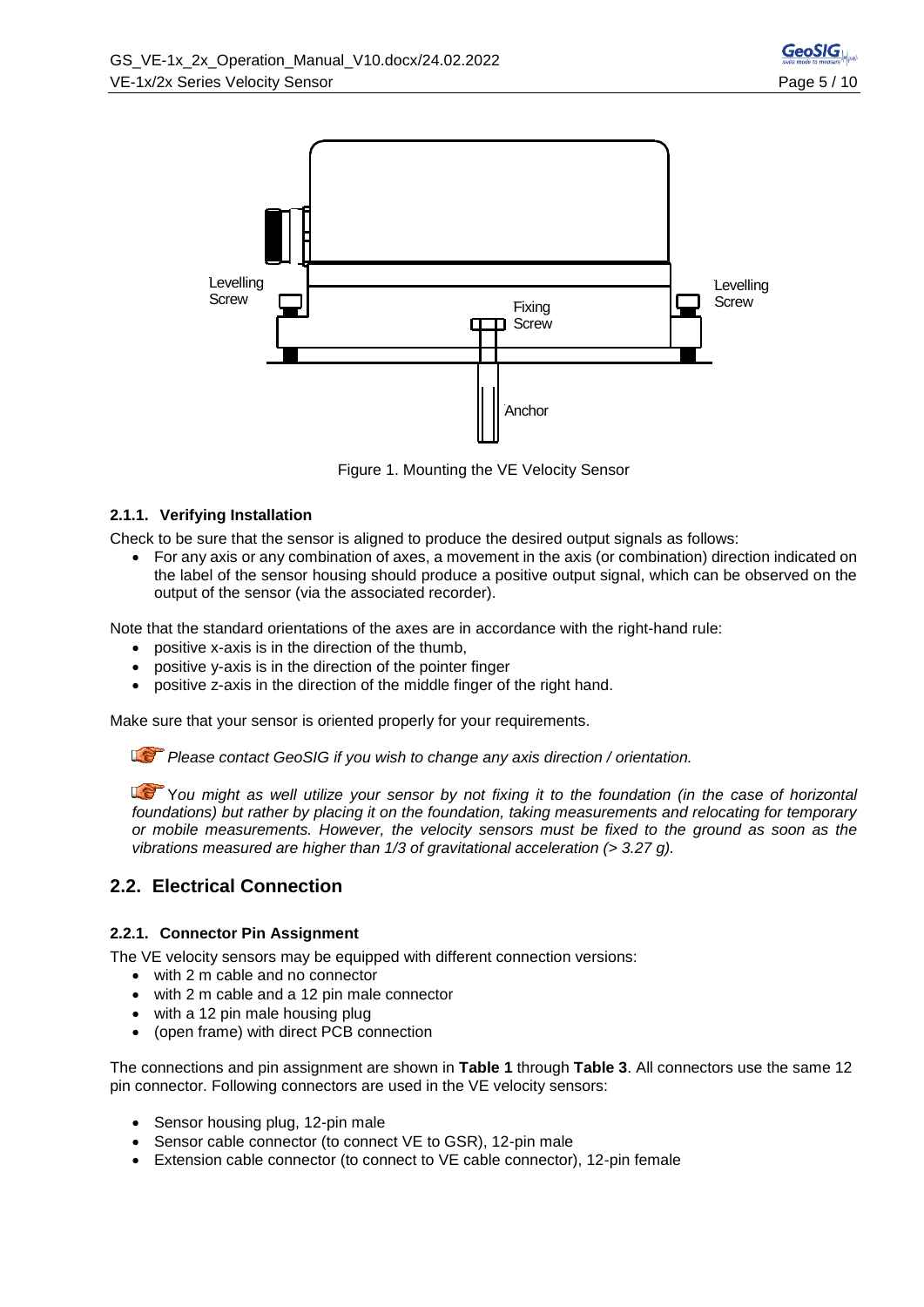<span id="page-5-0"></span>

| 12 Pin | <b>Name</b> | 12 Lead Cable Colour | <b>Description</b>       |
|--------|-------------|----------------------|--------------------------|
|        | Sens_X_HI   | white                | X-Signal high            |
| 2      | Sens X LO   | brown                | X-Signal low             |
| 3      | Sens_Y_HI   | green                | Y-Signal high            |
| 4      | Sens_Y_LO   | yellow               | Y-Signal low             |
| 5      | Sens_Z_HI   | grey                 | Z-Signal high            |
| 6      | Sens_Z_LO   | pink                 | Z-Signal low             |
|        | S_Test      | blue                 | Sensor Test Signal       |
| 8      | AGND        | red                  | Analog Ground            |
| 9      | V EXT       | black                | External Voltage (12VDC) |
| 10     | AGND        | violet               | Analog Ground            |
| 11     | S MODE      | grey-pink            | Sensor Mode Signal       |
| 12     | <b>AGND</b> | red-blue             | Analog Ground            |

|  |  |  | Table 1. VE Internal PCB Pin Assignment |
|--|--|--|-----------------------------------------|
|--|--|--|-----------------------------------------|

|  |  | Table 2. VE Sensor Housing Pin Assignment |  |
|--|--|-------------------------------------------|--|
|--|--|-------------------------------------------|--|

| 12 Pin | Name        | 12 Lead Cable Colour | <b>Description</b>       |
|--------|-------------|----------------------|--------------------------|
|        | Sens_X_HI   | white                | X-Signal high            |
| 2      | Sens X LO   | brown                | X-Signal low             |
| 3      | Sens_Y_HI   | green                | Y-Signal high            |
| 4      | Sens_Y_LO   | yellow               | Y-Signal low             |
| 5      | Sens_Z_HI   | grey                 | Z-Signal high            |
| 6      | Sens_Z_LO   | pink                 | Z-Signal low             |
|        | S Test      | blue                 | Sensor Test Signal       |
| 8      | AGND        | red                  | Analog Ground            |
| 9      | V EXT       | black                | External Voltage (12VDC) |
| 10     | AGND        | violet               | Analog Ground            |
| 11     | S MODE      | grey-pink            | Sensor Mode Signal       |
| 12     | <b>AGND</b> | red-blue             | Analog Ground            |

#### **Table 3. VE Sensor Cable Pin Assignment**

<span id="page-5-1"></span>

| 12 Pin | <b>Name</b> | <b>12 Lead Cable Colour</b> | <b>Description</b>       |
|--------|-------------|-----------------------------|--------------------------|
|        | Sens X HI   | white                       | X-Signal high            |
| 2      | Sens X LO   | brown                       | X-Signal low             |
| 3      | Sens Y HI   | green                       | Y-Signal high            |
| 4      | Sens_Y_LO   | yellow                      | Y-Signal low             |
| 5      | Sens_Z_HI   | grey                        | Z-Signal high            |
| 6      | Sens_Z_LO   | pink                        | Z-Signal low             |
|        | S Test      | blue                        | Sensor Test Signal       |
| 8      | AGND        | red                         | Analog Ground            |
| 9      | V EXT       | black                       | External Voltage (12VDC) |
| 10     | <b>AGND</b> | violet                      | Analog Ground            |
| 11     | S MODE      | grey-pink                   | Sensor Mode Signal       |
| 12     | <b>AGND</b> | red-blue                    | Analog Ground            |

The VE velocity sensor operates from a single unregulated supply voltage of 12 VDC (10 to 15 VDC). The analog output voltages are referenced to 2.5 VDC. Analog Reference Voltage available internally on the PCB represents the analog common.



*Never connect the 2.5 VDC to power common (GND)*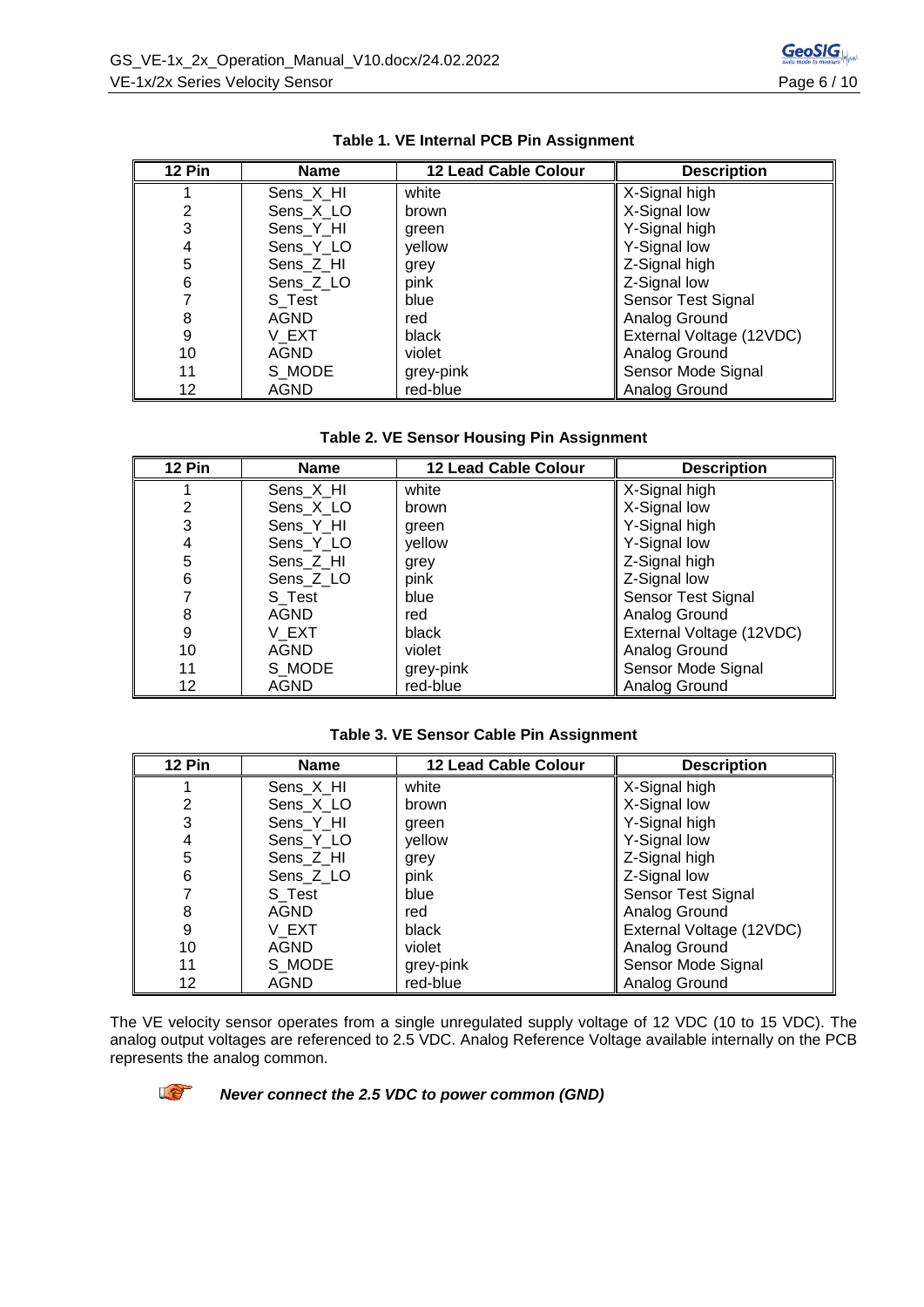#### **2.2.2. Connecting to a Recorder**

peak).

The following points must be considered when connecting the VE sensor to a recording system:

In case of a voltage output the output range is 2.5 VDC to  $\pm$  2.5 V (i.e. 0 to 5 V range for peak to peak) • In case of a current output the output range is 10 mA to  $\pm$  10 mA (i.e. 0 to 20 mA range for peak to

#### **2.2.3. Cable Configuration, Specification and Length**

The cable configuration, specification, length and quality of installation affect the quality of analog signal received, the cost of materials and the long-term reliability of the system. When cabling is ordered as part of the system, GeoSIG engineers review the installation plan and the cable specifications as well as environmental conditions to assist you in achieving a reliable and cost effective installation. Following the guidelines outlined below will help further ensure your success.

A cable must not only be able to transmit power and signals, but must also survive the environment in which it is placed. This includes chemical exposure, UV exposure, impact and cut protection, temperature extremes and any regulatory safety requirements. Because the permutations are so numerous, it is not practical to specify particular manufacturer's cable part numbers here. However, GeoSIG engineers will work with you to help you specify an appropriate cable. The electrical parameters required for transmission of signals and power is discussed below.

The cable construction must be an overall shielded twisted pair type for optimal protection from electromagnetic interference (EMI) sources along the path of transmission. Normally the shield can be a foil wrapper with a drain wire. However, if the cable is to be installed in close proximity to high voltage power cables an overall braided shield is additionally recommended.

For optimum noise shield performance and maximum cable run lengths, the VE velocity sensor signals should be paired as shown on Table 4.

| Pair | <b>Wire Pair Function</b> |  |  |
|------|---------------------------|--|--|
|      | X-Signal high and low     |  |  |
|      | Y-Signal high and low     |  |  |
| 3    | Z-Signal high and low     |  |  |
|      | S_Test and AGND           |  |  |
| 5    | V EXT and AGND            |  |  |
|      | S MODE and AGND           |  |  |

Table 4. Cable Wire Pair Assignments

### **Connect the cable shield to the local ground at the recorder**

Cables do not generate noise. However, longer cables increase the amount of the contributed noise from external sources. Cables should always be routed as far from power distribution and control wiring as possible. Again, if the cable needs to be installed close to power cables, an overall braided shield is additionally recommended.

Cable resistance primarily determines the maximum cable length. This is not an issue related to analog signal degradation since both the signal currents and the transmission bandwidth are comparatively quite low. The main limitation is an outcome of voltage drop in the power supply due to cable resistance. The following table lists typical conductor resistance values for twisted pair shielded cables.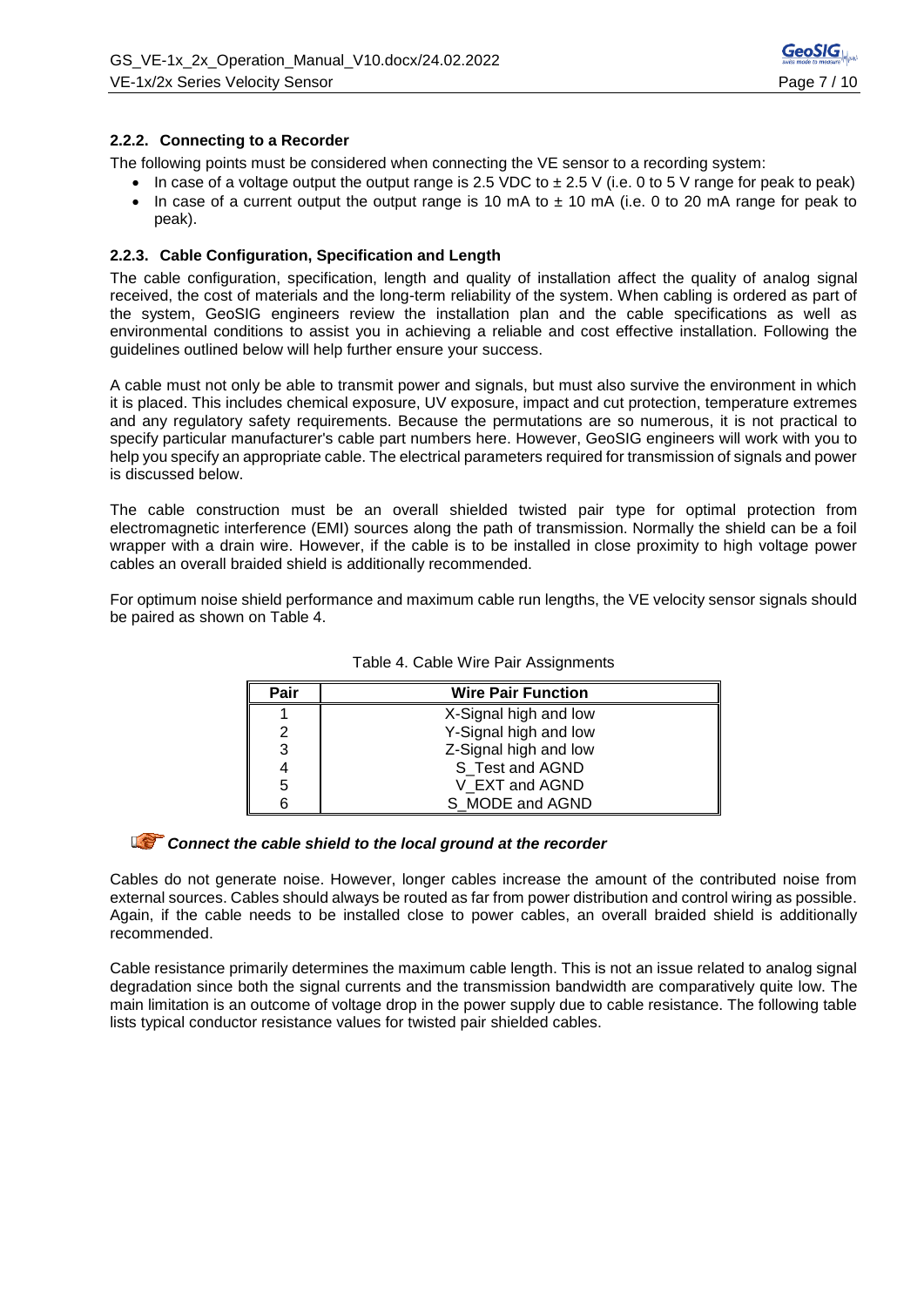| Diameter mm | Square mm <sup>2</sup> | <b>Resistance</b><br>$\Omega$ /km | <b>AWG</b> |
|-------------|------------------------|-----------------------------------|------------|
| 0.25        | 0.051                  | 371                               | 30         |
| 0.42        | 0.14                   | 135                               |            |
| 0.45        | 0.159                  | 114                               | 25         |
| 0.51        | 0.204                  | 93                                | 24         |
| 0.53        | 0.22                   | 86                                |            |
| 0.64        | 0.321                  | 52                                | 22         |
| 0.80        | 0.5                    | 39                                |            |
| 0.81        | 0.515                  | 34                                | 20         |
| 0.98        | 0.75                   | 26                                |            |
| 1.02        | 0.817                  | 21                                | 18         |
| 1.13        | 1.0                    | 19                                |            |

|  |  |  | Table 5. Typical Twisted Pair Shielded Cable Specifications |
|--|--|--|-------------------------------------------------------------|
|  |  |  |                                                             |

While selecting a cable, a maximum total resistance of 100  $\Omega$  should be taken into account and the values out of the table above must be doubled (forward and back path) to have the correct resistance value.

Cable length may be extended or a thinner cable might be used via utilizing several conductors for the VA+ and GND signal. Geophones using current loop output will draw 75 mA, maximum.

*Verify that voltage drop does not lower the voltage at the geophone to less than 10 VDC.*

# **3. Operation and Configuration**

# **3.1. Axis Orientation Configuration**

The axis orientation configuration is printed on each sensor's label that takes place on the housing. Geophones are sensitive to the gravity; therefore the VE velocity sensor has to be placed in accordance with the intended (and as purchased, i.e. horizontal or vertical) orientation.

**Do not exchange the geophone axis orientation(s) without contacting GeoSIG. Doing so will** *void the warranty of the instrument and might as well damage it completely.*

*The polarity of the signal can be changed basically by exchanging the connections to the geophone. Also this action has to be coordinated with GeoSIG and must be executed by a skilled electrician.*

# **3.2. Scale Factor / Gain**

The standard scale factor is 100 mm/s. Other ranges are available. A gain ranging option allows the user to select one of three scale factors by connecting S\_TEST and S\_MODE to VA+ or GND. See the following table.

| S-Mode | <b>S-Test</b> | Gain                      |
|--------|---------------|---------------------------|
|        |               | Mid Gain                  |
|        |               | <b>High Gain</b>          |
|        |               | Mid Gain with sensor test |
|        |               | Low Gain                  |

Table 6. Scale Factor / Gain / Test; 0 = Ground, 1 = VA+

# <span id="page-7-0"></span>**3.3. Self Test**

When S\_MODE is grounded and S\_TEST is connected to VA+, the VE velocity sensor responds with a pulse. The pulse is positive and decays to zero after releasing the test input condition. This test is an excellent indication about the proper working of the sensor. Geophones might get damaged due to large shocks (e.g. by falling down to the ground). Such a damaged geophone would have developed internal contact between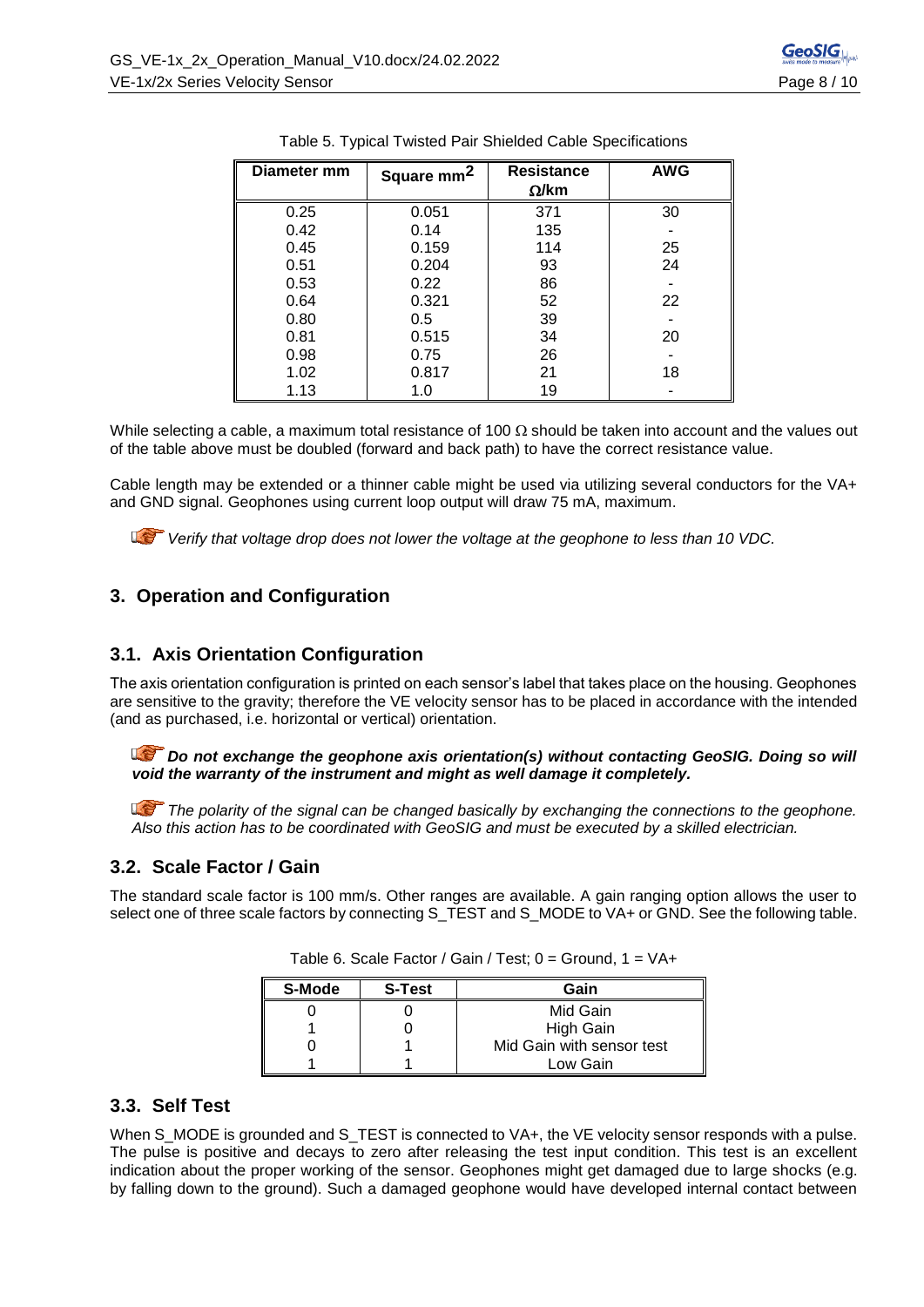the moving part and have the coil fixed. The self-test wave perfectly shows such a defect because the response on the self-test input would be completely different than the standard.

# **3.4. Operation Confirmation**

Confirmation of the operation is easily accomplished with a few simple measurements, which involve checking of:

- the output voltage in normal operation,
- the power consumption,
- the wave-form of the test pulse.

# **4. Specifications**

Please refer to the technical leaflet of your sensor.

## **5. Maintenance**

The VE velocity sensors are sealed from the environment. As such, there is no routine or additional maintenance required. For critical and long-term applications we recommend the periodic use of the self-test functionality (see section [3.3. Self Test\)](#page-7-0) to verify the integrity of the system and installation. In precision applications we recommend a calibration audit interval of 1 year. GeoSIG can execute a calibration check, which is executed by using an accelerometer with a hardware integrator as reference velocity sensor on a shaker.

# **6. Theory of Operation**

The VE-1x/2x contains the following electronic blocks:



#### **1 Geophone**

- Standard Geophone 4.5 Hz
- **2 Signal Conditioner**
	- Damping Resistor
	- **Amplifier**

#### **3 Gain Selection (Optional)**

- 3 Gains selectable 1:10:100 (standard)
- other ranges optional

### **4 Geophone Integrator**

Makes the 1 Hz response (only VE-1x)